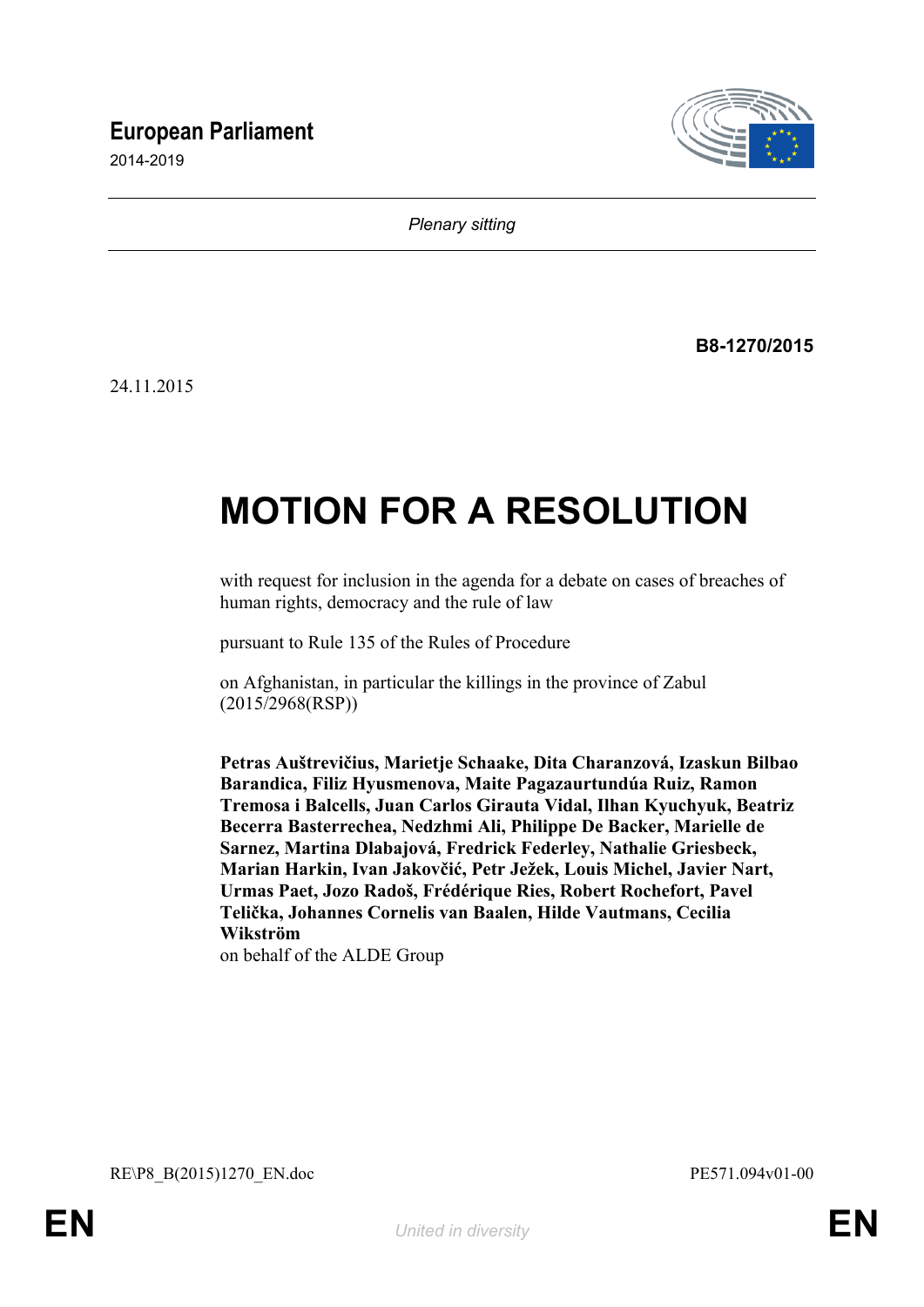#### **B8-1270/2015**

### **European Parliament resolution on Afghanistan, in particular the killings in the province of Zabul (2015/2968(RSP))**

#### *The European Parliament*,

- having regard to its previous reports and resolutions relating to Afghanistan, in particular its resolutions of 16 December 2010 on a new strategy for Afghanistan<sup>1</sup>, of 15 December 2011 on the situation of women in Afghanistan and Pakistan<sup>2</sup> and of 13 June 2013 on the negotiations on an EU-Afghanistan cooperation agreement on partnership and development<sup>3</sup>,
- having regard to the Universal Declaration of Human Rights of 10 December 1948,
- having regard to the 2008 EU Guidelines on Human Rights Defenders,
- having regard to Protocols 6 and 13 to the European Convention on Human Rights,
- having regard to Article 2 of the Charter of Fundamental Rights of the European Union,
- having regard to the EU Guidelines on the Death Penalty,
- having regard the joint motion resolution on the death penalty from the 7th of October 2015<sup>4</sup> ,
- having regard to the statement by United Nations Assistance Mission in Afghanistan (UNAMA) on the murders occur in the province of Zabul in Afghanistan,
- having regard to the United Nations Security Council resolutions on Afghanistan, including Resolution 2096 of March 2013
- having regard the security conditions of all humanitarian Agencies operating in Afghanistan,
- -
- having regard to the Council's conclusions on a strategy for Afghanistan 2014-16, adopted on 23 June 2014, and to the Council's conclusions of 20 October 2014,
- having regard to the EU Foreign Affairs Ministers' decision of 27 May 2013 to extend the EU's police mission in Afghanistan (EUPOL) until 31 December 2014, and having regard to the Council's decision of 23 June 2014 to agree in principle on an extension of EUPOL until the end of 2016,

<sup>&</sup>lt;sup>1</sup> OJ C 169 E, 15.6.2012, p. 108.

<sup>2</sup> Texts adopted, P7\_TA(2011)0591.

<sup>3</sup> Texts adopted, P7\_TA(2013)0282. 4 Texts adopted, [P8\\_TA\(2015\)0348](http://www.europarl.europa.eu/sides/getDoc.do?type=TA&reference=P8-TA-2015-0348&language=EN&ring=P8-RC-2015-0998)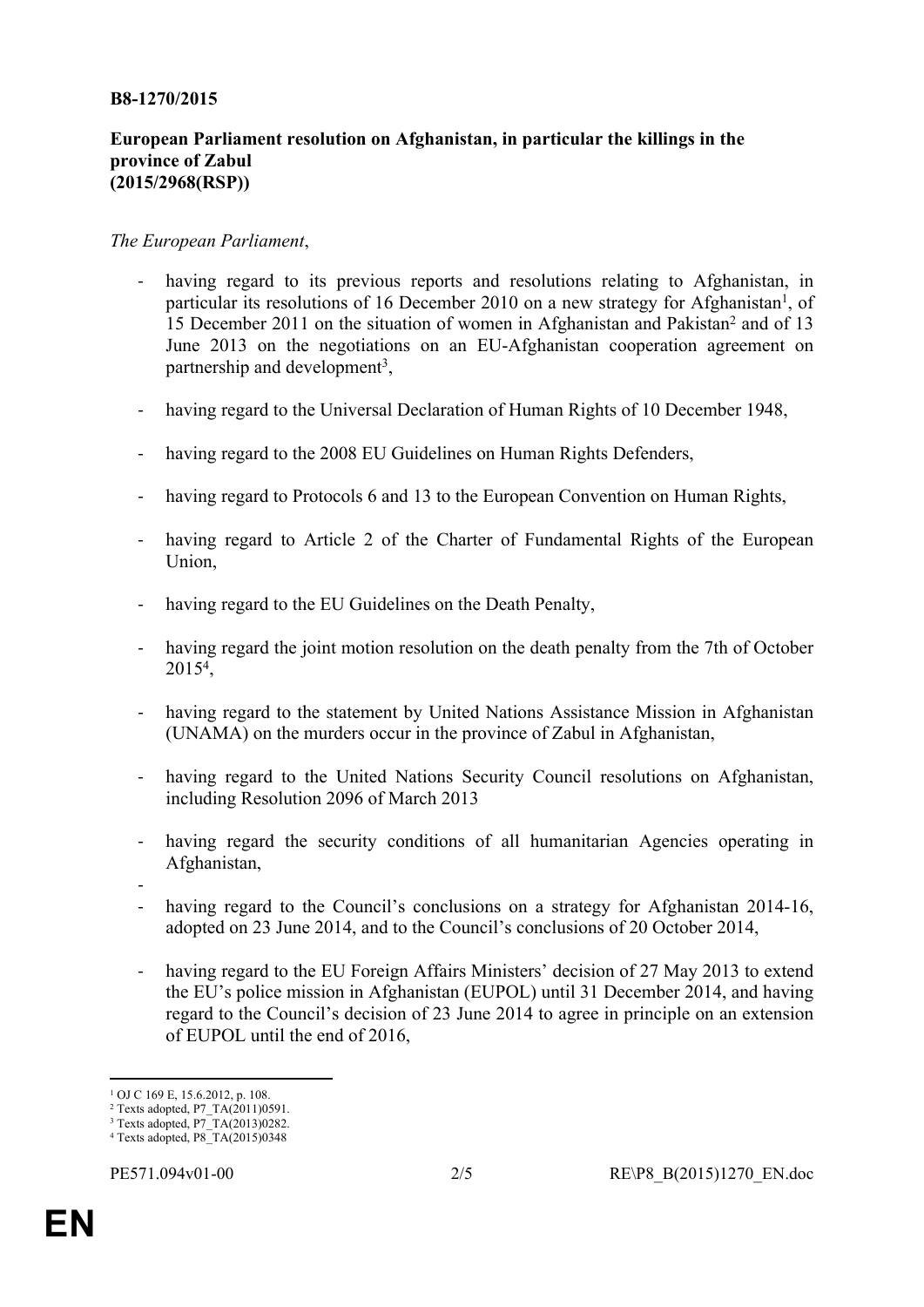- having regard to the United Nations Security Council resolutions on Afghanistan, including resolutions 2096 of March 2013, 2120 of October 2013, 2145 of March 2014, 2160 of June 2014 and 2189 of December 2014,
- having regard to the Resolute Support Mission (RSM), a NATO follow-up mission in Afghanistan that became operational on 2 January 2015,
- having regard to Rule 135 of its Rules of Procedure,
- A. whereas anti-government forces continue to undertake a continuous number of attacks on established minorities groups in Afghanistan as it happen in the Province of Zabul;
- B. whereas the European Union has been an ongoing supporter of the reconstruction and development of Afghanistan since 2002 and continues to be committed to a peaceful, stable and secure Afghanistan;
- C. whereas women and girls continue to face dramatic domestic violence, trafficking, forced marriages, including child marriages; continue to be victims of human traffic; whereas the judicial system continues to address women's complaints of abuse, beating, rape and other forms of sexual violence, and those fleeing those hardships may even find themselves in prison; whereas, in most cases, the perpetrators of violence against women remain unpunished;
- D. whereas the death penalty abolition worldwide is one of the main objectives of the EU's human rights policy;
- E. whereas stoning as a method of capital punishment is considered a form of torture; whereas citizens are reported to continue to be sentenced to death by stoning in Afghanistan and whereas hundreds of women have been stoned to death for adultery in recent years; whereas stoning as a method of capital punishment is considered a form of torture; whereas Afghanistan still holds death penalty in their legislation for homosexuality;
- F. whereas an overwhelming number of staff members working for humanitarian Agencies continue to parish over terrorist attacks, endangering and constraining all aid and humanitarian missions taking place in Afghanistan;
- G. whereas collateral damage continues to take place originating dramatic numbers of civilian casualties on innocent civils, humanitarian missions personnel and even peace mission troops;
- 1. Acknowledges that visible and positive progresses have been accomplished since 2001 in Afghanistan; Stresses the importance of the fight against corruption in all State levels in Afghanistan; Reaffirms the ongoing and committed EU's support for the construction of an stronger and democratic Afghan state with institutions capable of securing national sovereignty, state unity, territorial integrity and prosperity for all its citizens;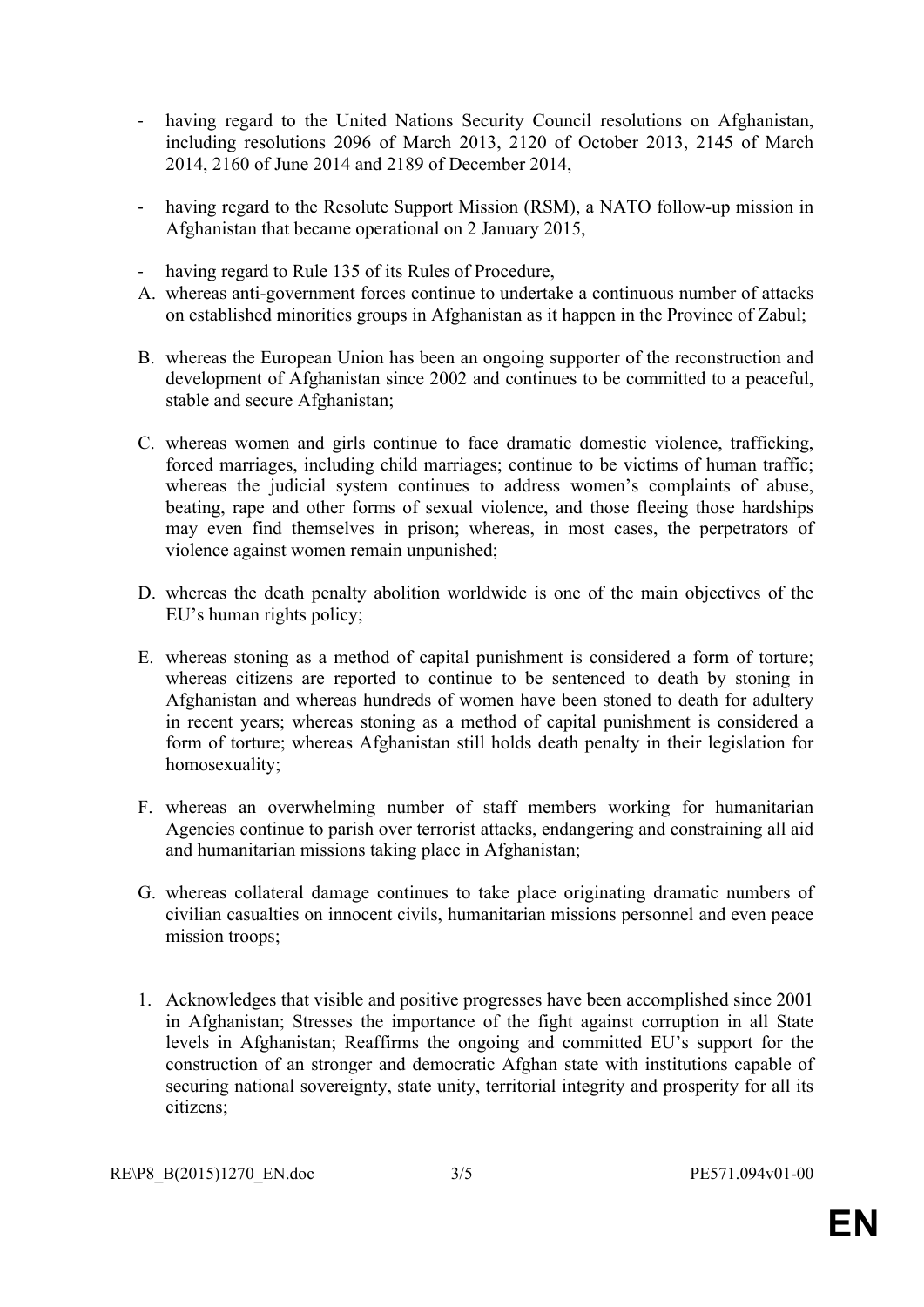- 2. Reiterates that the roadmap for a successful future of Afghanistan relies on the building of a stable, secure, economically sustainable state, free of terrorism and based on the rule of law, strengthened democratic institutions, respect for the separation of powers, and the guarantee of fundamental rights;
- 3. Deplores the devastating air strike on the *Médecins sans Frontières* (MSF) hospital in Kunduz, on the 3rd of October 2015, which resulted in the deaths and injuries of medical personnel, patients and other civilians; urges all national and international arms forces operating in Afghanistan to act only with precise intelligence in order to avoid further dramatic collateral casualties; Acknowledges the ongoing independent investigation in order to obtain an accurate report on the facts occurred;
- 4. Stresses its concern on the enduring violence in Afghanistan, which is results in threats on permanent threats to the local population, including women, children, national security forces, international military, humanitarian missions personnel and civilian personnel;
- 5. Acknowledges that, since the fall of the Taliban regime, positive progress has been achieved as regards to the situation of women in Afghanistan; alerts for the resurgence of some deterioration in women's conditions and rights in Afghanistan after the departure of allied forces announced for 2014; Calls for focus on the situation of women within areas controlled by the Taliban and anti-Government militias whereas the punishment by stoning or physical disfigurement when accused of violating the repressive Taliban social codes continues to be a reality;
- 6. New. Calls on the Afghan authorities to increase the number of women at all levels of Afghanistan's judicial and law enforcement institutions, including the Supreme Court, and the security forces, and ensure adequate protection for women in these positions from security threats and sexual harassment;
- 7. Acknowledges that equality for women is a principle that has been enshrined in Afghanistan's Constitution; Calls on the Afghan Parliament and the Afghan Government to revoke all laws that contain elements of discrimination against women, which are in breach of the International Treaties signed by Afghanistan;
- 8. Urges and condemns the recurrent use of the death penalty in Afghanistan; Calls on a full implementation of the provisions of the National Action Plan to end torture by initiating investigations and prosecutions based on the UNAMA findings, and ratify the Optional Protocol to the Convention Against Torture; stresses that the abolition of the death penalty contributes for human dignity and that the European Union critical purpose is its universal abolition;
- 9. Unreservedly condemns the practice of stoning, which is used in Afghanistan, and urges the government to immediately constrain and control a full ban of such barbaric practice;
- 10. Urges the Afghan authorities for a comprehensive and thorough investigation on the seven civilians killed in the province of Zabul previously abducted in the Arghandab district; Calls on the Afghan Government to act swift and firmly in order break the